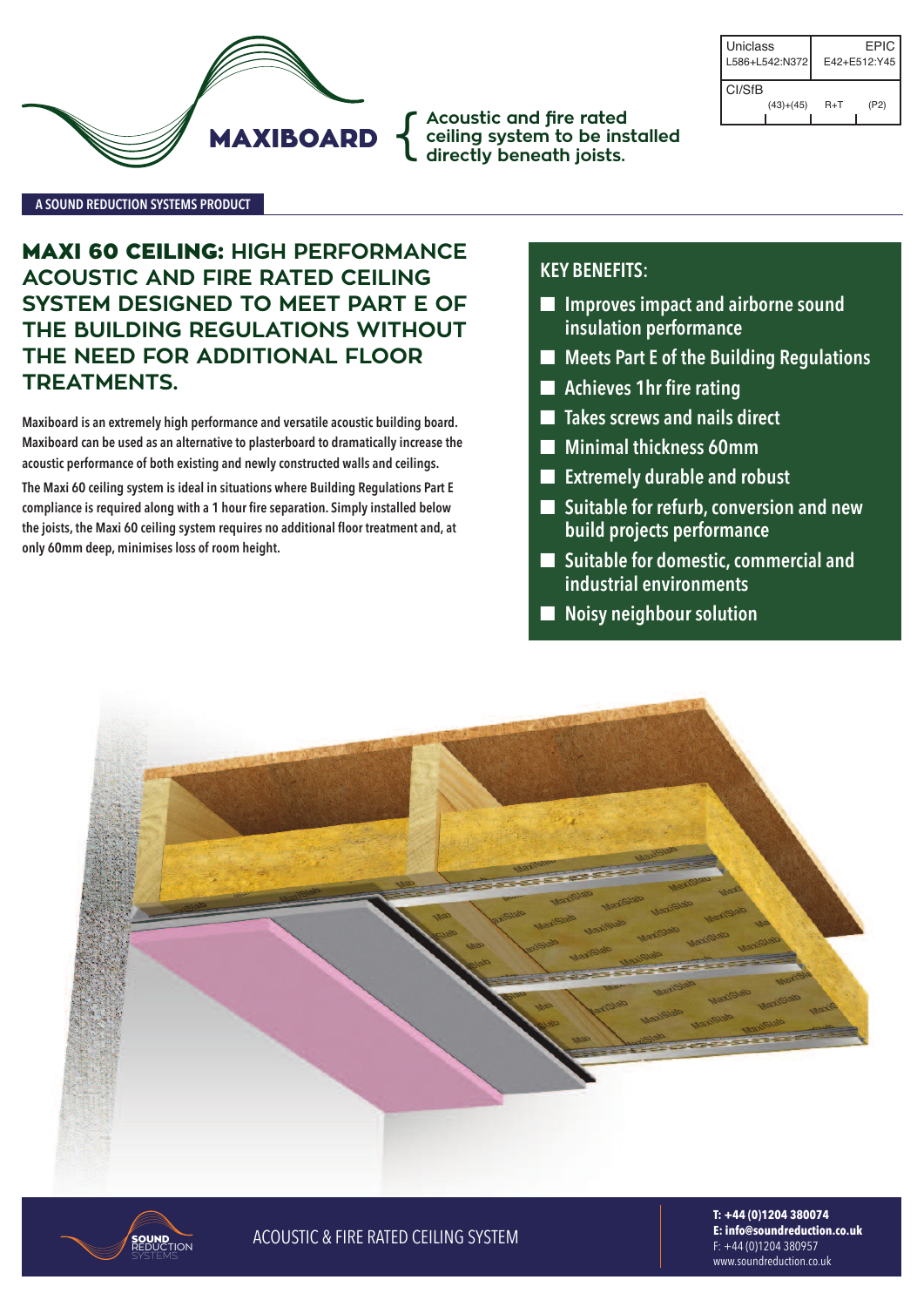## **INSTALLATIoN GuIdANcE**

## **MAXI 60 cEILING – 1 HouR FIRE RATEd**

Maxiboard can be installed onto a ceiling in order to meet Approved Document E of the Building Regulations (2003) and also achieves 1 hours fire protection. Firstly, 100mm Maxislab is friction fitted between the joists. SRS Maxi Resilient Bars are then fixed to span the timber joists across the full width of ceiling, using 70mm x 5mm self-drilling screws. They are fitted at the edges of the ceiling and at a maximum of 300mm centres in between.

The Maxiboard panels are fixed into the SRS Maxi Resilient Bars using 30mm x 3.9mm SRS Maxi Screws. Fixing must be to the SRS Maxi Resilient Bar alone and not through into the timber joists. The Maxiboards are secured in a staggered half panel overlap, with the 10mm white gypsum layer facing outwards, unless specification requirements determine otherwise.

The Maxiboards should be fixed to every resilient bar along their length. The screw fixings should be at a maximum of 300mm centres and no closer than 20mm to the edge of the board. A bead of SRS Gripfix is applied to each panel's shiplap edge prior to installation.

Where the maxiboard panels adjoin a perimeter wall, the shiplap edge should be removed, and a bead of SRS Acoustic Sealant applied to the edge. It is essential that no gaps occur between the maxiboard panels.

12.5mm fire rated plasterboards are then fixed through the maxiboard and into the maxi Resilient Bars using 50mm drywall screws.

## **MAXI 30 cEILING – 1/2 HouR FIRE RATEd**

For a half hour fire rating through the ceiling, the 12.5mm fire rated plasterboard is omitted from the previously detailed Maxi 60 ceiling construction and the Maxi Resilient Bars need only be installed at 400mm centres. The Maxiboard panels can be fixed directly to the Maxi Resilient Bars using 30mm x 3.9mm SRS Maxi Screws.

## **HANdLING**

maxiboard is a very heavy product (17.28kg persheet). Please exercise caution when lifting and installing. The HSE can provide information and guidance on the lifting and handling of heavy goods www.hse.gov.uk

#### Maxi 60 Ceiling - shiplap edge detail

# **AcouSTIc dATA**

#### **Building Regulations Part E - Resistance to the Passage of Sound**

| Dwelling-houses and flats - performance standards for separating<br>floors, and stairs that have a separating function. |                                                                                          |                                                                                       |  |
|-------------------------------------------------------------------------------------------------------------------------|------------------------------------------------------------------------------------------|---------------------------------------------------------------------------------------|--|
|                                                                                                                         | <b>Airborne Sound</b><br><b>Insulation</b><br>$D_{nT,w} + C_{tr} dB$<br>(minimum values) | <b>Impact Sound</b><br><b>Insulation</b><br>$L'_{\text{nT,w}}$ dB<br>(maximum values) |  |
| Purpose built dwelling-houses or flats<br>$Floors + Stairs$                                                             | 45                                                                                       | 62                                                                                    |  |
| Floors + Stairs                                                                                                         | Dwelling-houses or flats formed by material change of use                                | 64                                                                                    |  |

#### **Rooms for residential purposes - performance standards for separating floors, and stairs that have a separating function.**

|                   | <b>Airborne Sound</b><br><b>Insulation</b><br>$D_{nT,w} + C_{tr} dB$<br>(minimum values) | <b>Impact Sound</b><br><b>Insulation</b><br>$L'_{nT,w}$ dB<br>(maximum values) |
|-------------------|------------------------------------------------------------------------------------------|--------------------------------------------------------------------------------|
| $Floors + Stairs$ | Purpose built rooms for residential purposes                                             | 62                                                                             |
| $Floors + Stairs$ | Rooms for residential purposes formed by material change of use<br>43                    | 64                                                                             |

## **AcouSTIc PERFoRMANcE**

| Maxi 60 Ceiling |                             |                         |                                          |
|-----------------|-----------------------------|-------------------------|------------------------------------------|
|                 | Airborne<br>$D_{nT,w}$ (dB) | $D_{nT,w} + C_{tr}(dB)$ | <b>Impact</b><br>$L'_{\text{nT},w}$ (dB) |
| Maxi 60 only    | 53                          | 48                      | 57                                       |

Fire performance: achieves 1 hour fire resistance to BE EN 1365-2 floor/roof (WARRES 127725).

| Maxi 30 Ceiling |                             |                         |                                          |
|-----------------|-----------------------------|-------------------------|------------------------------------------|
|                 | Airborne<br>$D_{nT,w}$ (dB) | $D_{nT,w} + C_{tr}(dB)$ | <b>Impact</b><br>$L'_{\text{nT},w}$ (dB) |
| Maxi 30 only    | 50                          | 43                      | 61                                       |

Fire performance: achieves 1/2 hour fire resistance to BE EN 1365-2 floor/roof (WARRES 124986). Acoustic tests on Maxi 30/60 ceilings carried out independently by Noise Control Services 16/05/03 in accordance with iso 140 parts 4 and 7.

Rated to ISO 717 parts 1 and 2. Test reference numbers: 5031-5036 & 06031/1-4.





**SOUND ACOUSTIC & FIRE RATED CEILING SYSTEM** 

**T: +44 (0)1204 380074 E: info@soundreduction.co.uk** F: +44 (0)1204 380957 www.soundreduction.co.uk